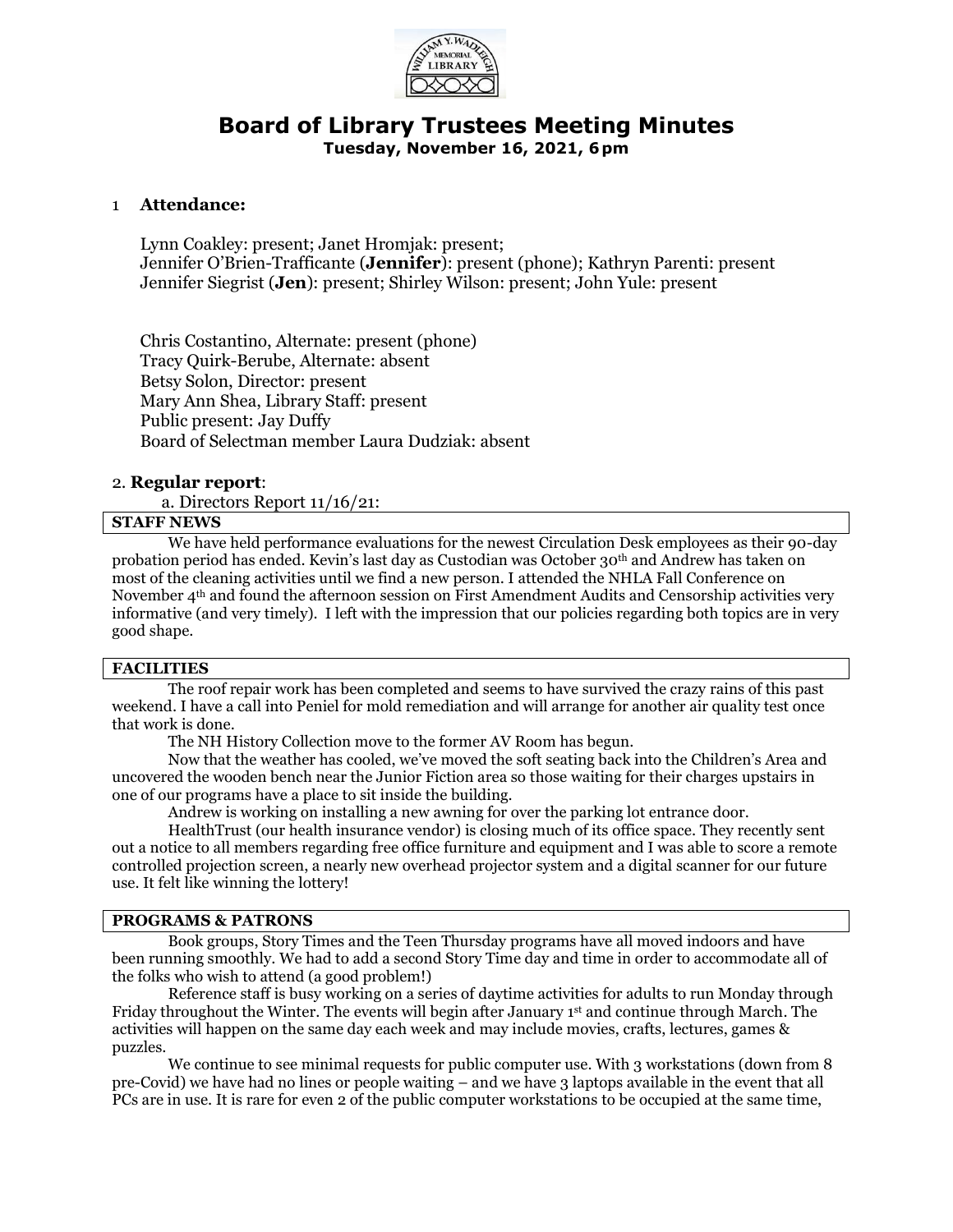so we may be able to move to being a laptops-only facility in the near future.

#### **OTHER NEWS**

The 2022 Library Budget was presented to the Selectmen and Budget Committee on Saturday, November 13th. Thank you to Kathy and Lynn for representing the Library.

The Milford Masons will be serving breakfast on Saturday, November 20th with all proceeds going to the library Summer Reading Program 2022. Tell your friends and neighbors! They provide quite a spread for \$8.00! The Masons will generously be matching all proceeds from this event.

I will be meeting with NH Custom Builders on Monday to draw up plans for the donated platform in the outdoor programming area.

I will be meeting with Milestone on Wednesday to discuss the restroom projects so we can get a projected cost to the generous donor who is offering to pay for the work.

Respectfully Submitted, Betsy Solon

Betsy added to the Directors Report with 2 items: they are doing a food drive for Share – they have 2 full bins already! The Friends of the Library are doing a fundraiser with cards.

 b. October minutes were approved via a motion by Jen and seconded by Shirley. All approved.

 c. Treasurer's Report – Lynn reported that the lack of fine money is not hurting us at all. Betsy will let us know in December if we have any extra money to use at the end of the year (she will have the staff make a list in case we do have extra money), and we will also know then if we are receiving ARPA funds. We reviewed how the roof is being paid for (\$20K from the Town funds from the end of 2020, which we voted on in September. It's in the general fund now but will be moved to the building fund. Betsy reminded us that we have about  $$14K$  in Impact fees that we could use as well. A motion was made by Shirley and seconded by John to accept the \$45 collected for the building fund. All approved.

#### 3. **New Business**:

 a. The 2022 calendar was reviewed and approved. There is a joint library conference next year (10/23-10/25) that Betsy would like to send the staff to in Manchester. We will add to the Library hours notices that we are closed Sunday until further notice.

 b. Capital Campaign – The Library Trust fund was discussed in more detail regarding being able to spend the principal of the Trust monies and only the dividends. A motion was made by Lynn and seconded by Shirley to commit to using \$325K of the income from the Trust fund managed by the Town of Milford towards the warrant articles in March of 2022. All approved. We will also put out on our platform (social media, website, etc.) regarding contributing to the Library for Giving Tuesday which is coming up.

 c. United for Libraries – Kathy discussed this training vehicle available for the staff and Trustees. Betsy included information for this in her Director's Report.

 d. Wreath Festival – the Friends of the Library are sponsoring a wreath fundraiser starting 11/27 for 2 weeks. All are invited!

 e. Any other new business – Jen requested and it was agreed by the Trustees to start using pdf documents in place of word documents for items that are sent out to the Trustees.

4. **Public Questions and Comments**: Jay Duffy from 491 Nashua Street was present. He praised the staff as a huge asset to the Library and the town. He requested and was provided clarification on items including the availability of computers for use at the library and the future plans for the teen area and technology area switching places. It would be a good idea to refresh